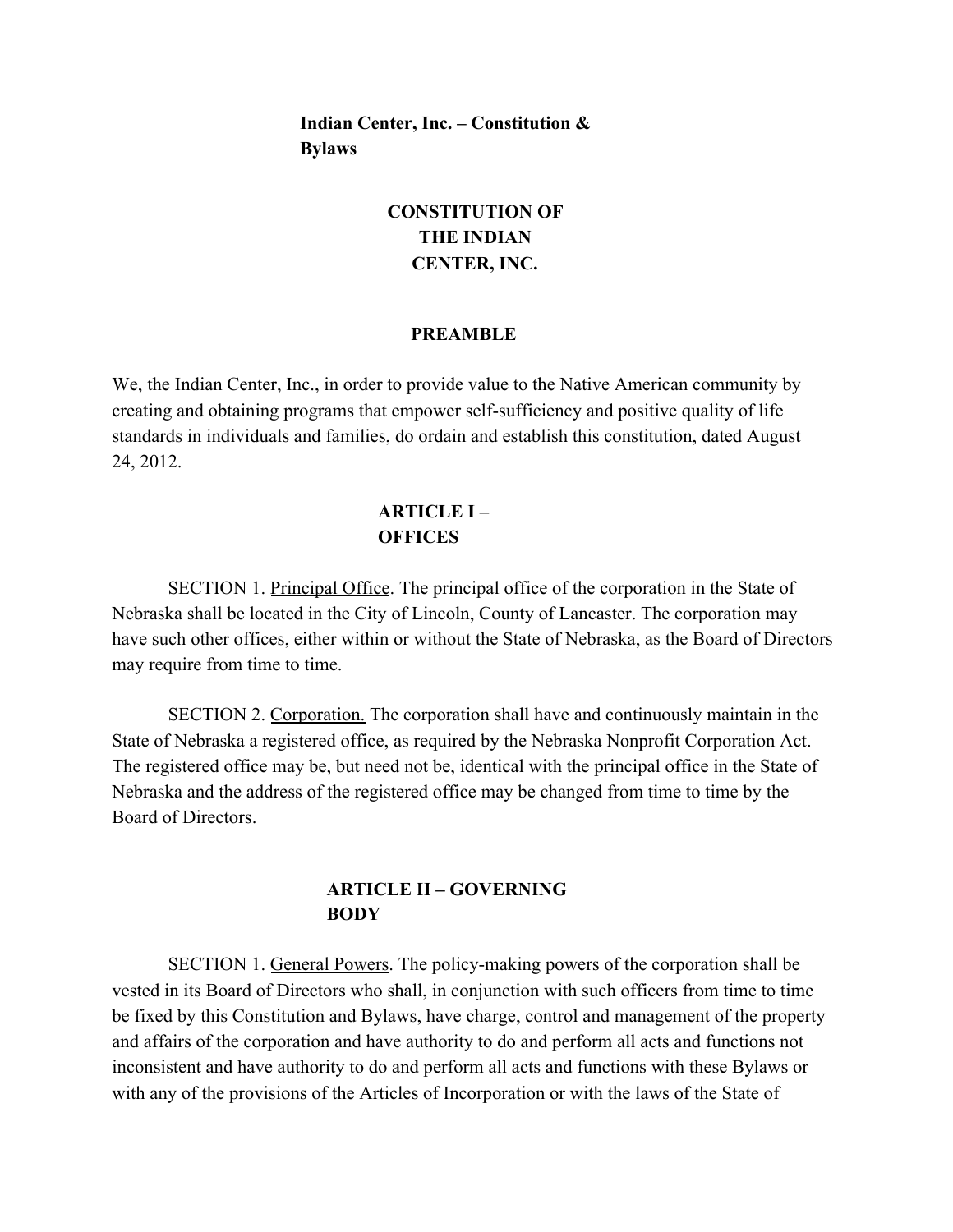Nebraska.

SECTION 2. Responsibilities. The Board of Directors shall comply with the statutory responsibilities of the Nebraska Nonprofit Corporation Act. These responsibilities shall include compliance with any contracts entered into by the corporation and its programs, subject to consideration of matters constituting a breach of such contracts.

SECTION 3. Director Composition. The governing body under this constitution and bylaws shall be known as the Board of Directors, and shall be composed of nine (9) directors, to be elected by the board membership, maintaining a majority of Native American members.

The term "Native American" shall mean any person:

(a) Who is an enrolled member of an Indian tribe that is federally recognized under the Federally Recognized Tribal List Act pursuant to the most recent Federal Register; or (b) Who is a registered member of any tribe of Indians recognized as having a trust relationship with the United State Government; or

(c) Who is a registered member of any tribe of Indians which has as of this date been granted recognition by any of the States of the United States; or

(d) Who is a child or grandchild of any person who, himself or herself, would have been eligible for board membership in the corporation under the criteria set out in (a), (b), or (c) above and who is recognized by the members of the corporation as a member of the community, provided that no person shall be admitted under section (d) who cannot demonstrate that his or her ancestor is/was one quarter or more Native American Indian blood.

SECTION 4. Officers. The officers of the board of directors shall be the chairperson, the vice-chairperson, the secretary and the treasurer, who shall be selected by the board of directors from its own membership at the next scheduled board meeting after the election of board members. The officers shall serve one-year terms, or until the next regular election.

SECTION 5. Subordinate Officers. The board of directors shall have the authority to appoint subordinate officers and committees.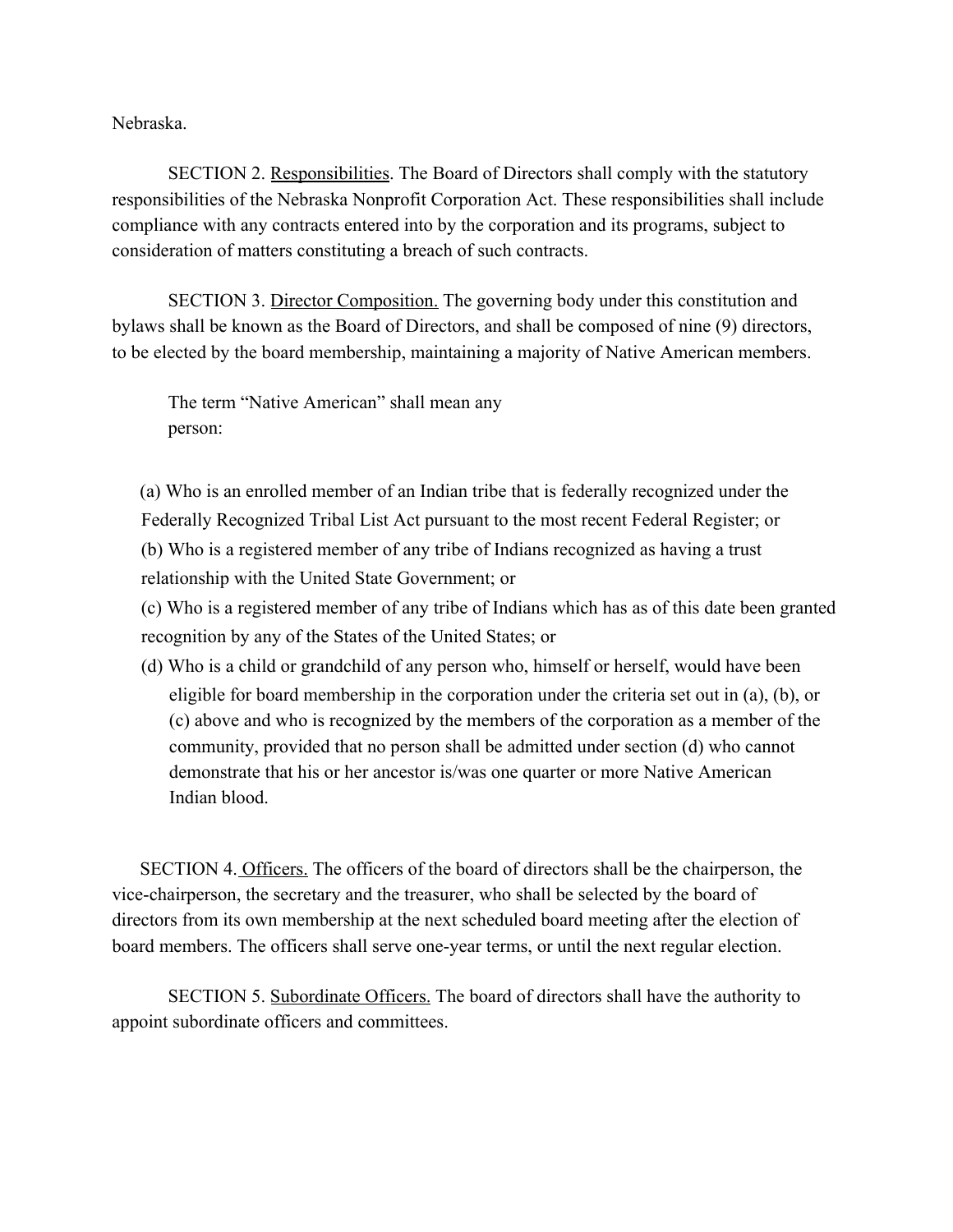### **ARTICLE III– ELECTION of Members of the Board of Directors**

SECTION 1. Qualified candidate. Qualified candidates shall be 21 years of age and over, and who reside in an area served by the Indian Center or its programs.

SECTION 2. Candidate Restrictions. No persons convicted of a felony for any offense causing loss to the Indian Center, Inc., or who has served any time in prison as a result of any felony conviction without regard to the nature of the offense shall be eligible to hold any elected office for a period of five (5) years from the date of conviction or the date of release from prison, whichever occurs last.

SECTION 3. Elections. Elections shall be held during the Annual Meeting of the Board of Directors.

SECTION 4. Nominations. Any individual may nominate an individual for the Board of Directors. Nominees are required to meet the candidacy criteria. Nominations must be sent to the Board of Directors via the Indian Center, Inc. Executive Director and be received during the nomination period.

SECTION 5. Nomination Timeline. The nomination timeline shall be as follows: (a)The nomination period shall being thirty (30) days prior to the set election date and close fifteen (15) days prior to the set election date.

 (b) Nominees must formally accept such nomination at least ten (10) days prior the set election date. Nominations not formally accepted by the deadline will be considered withdrawn. Each nominee will submit an acceptance letter which will include the following: (i) A short biography and a statement describing the nominee's interest in and qualifications for serving on the Indian Center, Inc. Board of Directors; (ii) Proof of Age and Residency within areas served by Indian Center programs; (iii) Possess a high school diploma or elder's experience; (iv) Each candidate must be able to pass a background check.

SECTION 6. Ineligibility Rulings. The Board of Directors will keep a record and explanation of each ineligibility ruling.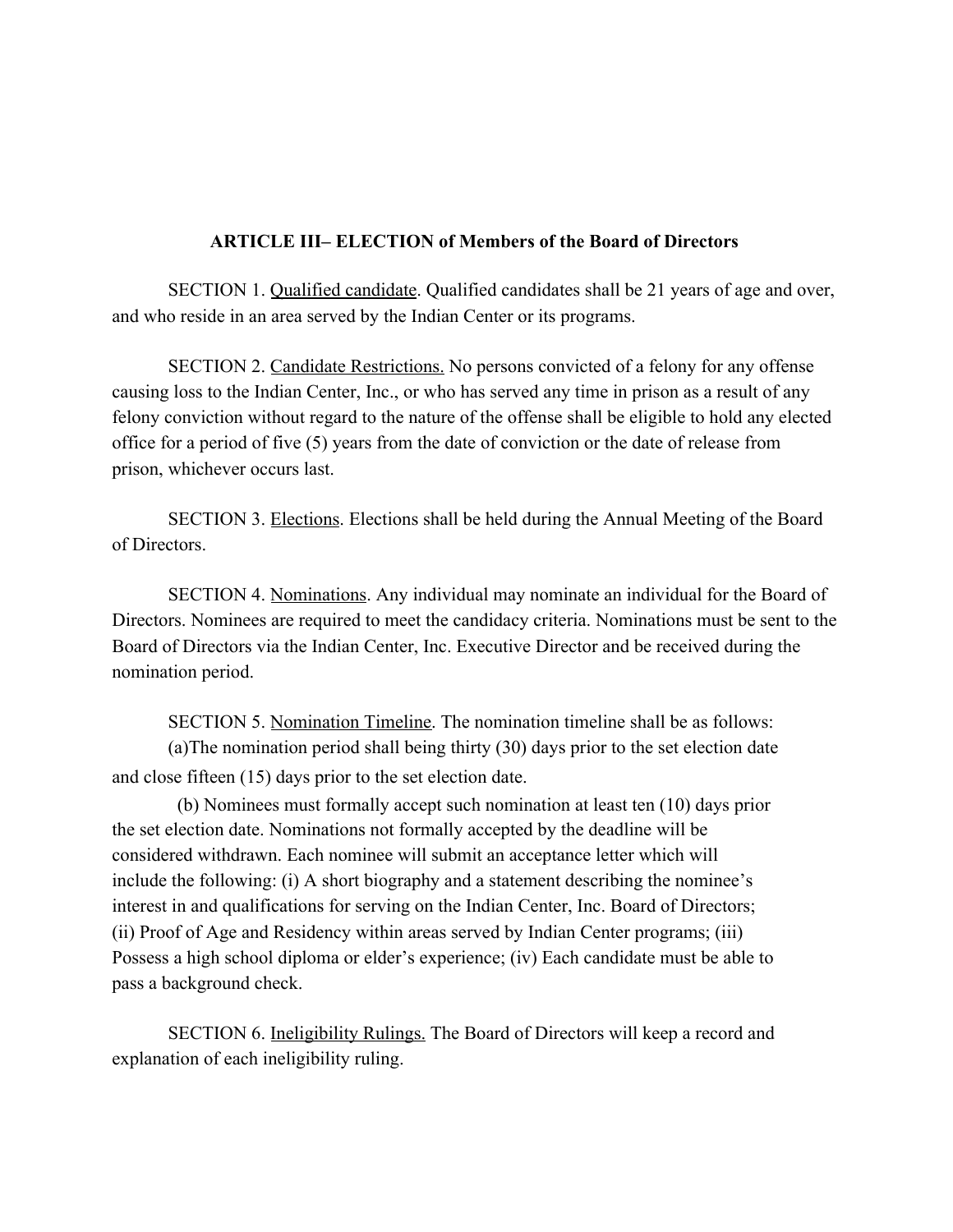SECTION 7. Announcement of Election Results. The Board of Directors shall announce the election results at the close of the annual meeting of the Board of Directors on the set election date. Such results shall also be officially posted at the corporation immediately following the election and remain posted for thirty (30) days.

### **ARTICLE IV – SUSPENSION AND REMOVAL**

SECTION 1. Suspension and Expulsion. If a Director is suspected of violating the code of ethics he or she will be given a hearing allowing due process during an executive session of the Board of Directors.

If a Director is found to be guilty of violating the code of ethics by a 2/3 majority vote said Director can be suspended for up to thirty (30) days or expelled from the Board of Directors. Such expulsion shall be final.

SECTION 2. Code of Ethics for All Elected or Selected Officials. Gross neglect and improper conduct of Article III, suspension, removal and vacancies from office should be interpreted by the board of directors in accordance with these definitions.

- (a) Gross neglect As evidenced through any or all of the following:
	- (i) Gross incompetence Unable or unwilling to perform duties of office.
	- (ii) Abandonment of office More than three (3) unexcused absences from regular or special meeting per year.
	- (b) Improper conduct Determined by the board of directors.
		- (i) Converting Indian Center, Inc. property or monies without authorization through omission or misrepresentation of facts.
		- (ii) Acceptance of employment at the Indian Center, Inc. or its subsidiaries without previous resignation.
		- (iii) Misuse of office Unauthorized personal use of Indian Center, Inc. equipment, manpower or materials.
		- (iv) Public conduct so as to question the integrity of the Indian Center, Inc.
		- (v) Violation of any section of the Constitution and Bylaws.
- (c) Improper conduct Convictions by legal courts

(i) Conviction of a felony.

(ii) Three misdemeanor convictions within a twelve(12) month period.

### **ARTICLE V – AMENDMENTS**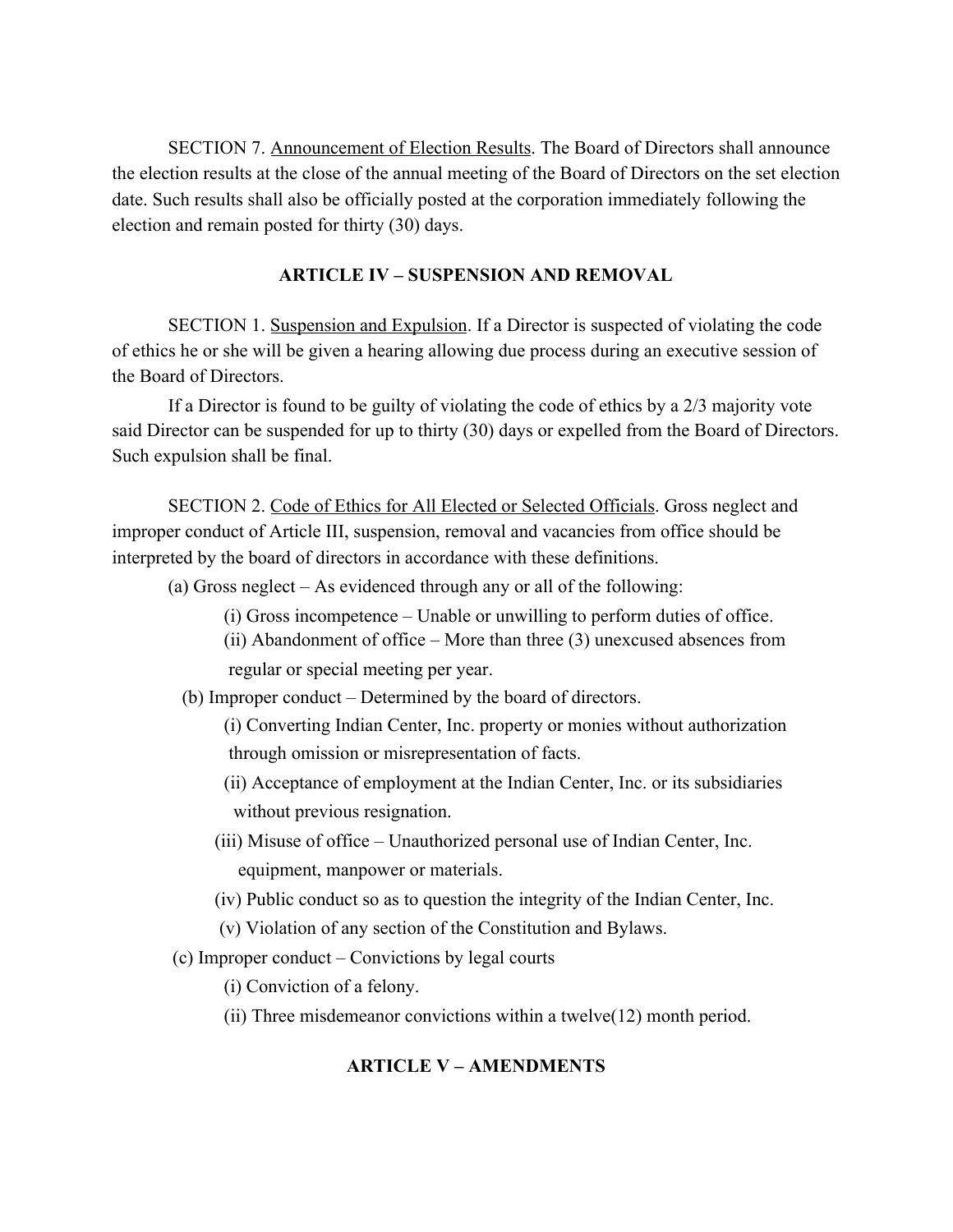SECTION 1. Amendment. The Bylaws may be amended by a 2/3 majority vote of the Board of Directors at a special meeting called for that purpose by the Chairperson of the Board or Directors.

SECTION 2. Notice. At least ten (10) days written notice must be given of intention to alter, amend, repeal, or adopt a new Bylaws, subject to approval at the next regular or special meeting of the Board of Directors. Such notice shall contain the text of the proposed amendment.

# **BYLAWS OF THE INDIAN CENTER, INC.**

# **ARTICLE I – DUTIES OF DIRECTORS**

SECTION 1. Officer Duties. The duties of the officers of the board of directors shall be as follows:

(a) The Chairperson of the board of directors shall preside at all meetings of the board. S/he shall also be the presiding officer at any public assembly meeting which may be duly called in accordance with the Bylaws. He or she shall, at all times, have general supervision of the affairs of the board of directors

(b) The Vice-Chairperson shall preside at all meetings of the board of directors in the absence of the chairperson and shall act in all matters pertaining to the office of the chairperson.

(c) The Secretary shall keep an accurate record of all proceedings of the Board of Directors and furnish copies thereof to the Executive Director and the board of directors. He or she shall be responsible for the prompt and efficient handling of all correspondence pertaining to the business of the board of directors. All official records of the Board of Directors shall be open to inspection during regular business hours.

(d) The Treasurer shall oversee all and securities of the Corporation. The Treasurer shall be responsible for the accuracy and integrity of the financial reports and such other duties as from time to time may be assigned to him/her by the Chair or by the Board of Directors.

SECTION 2. Subordinate Officers and Committees. The subordinate officers and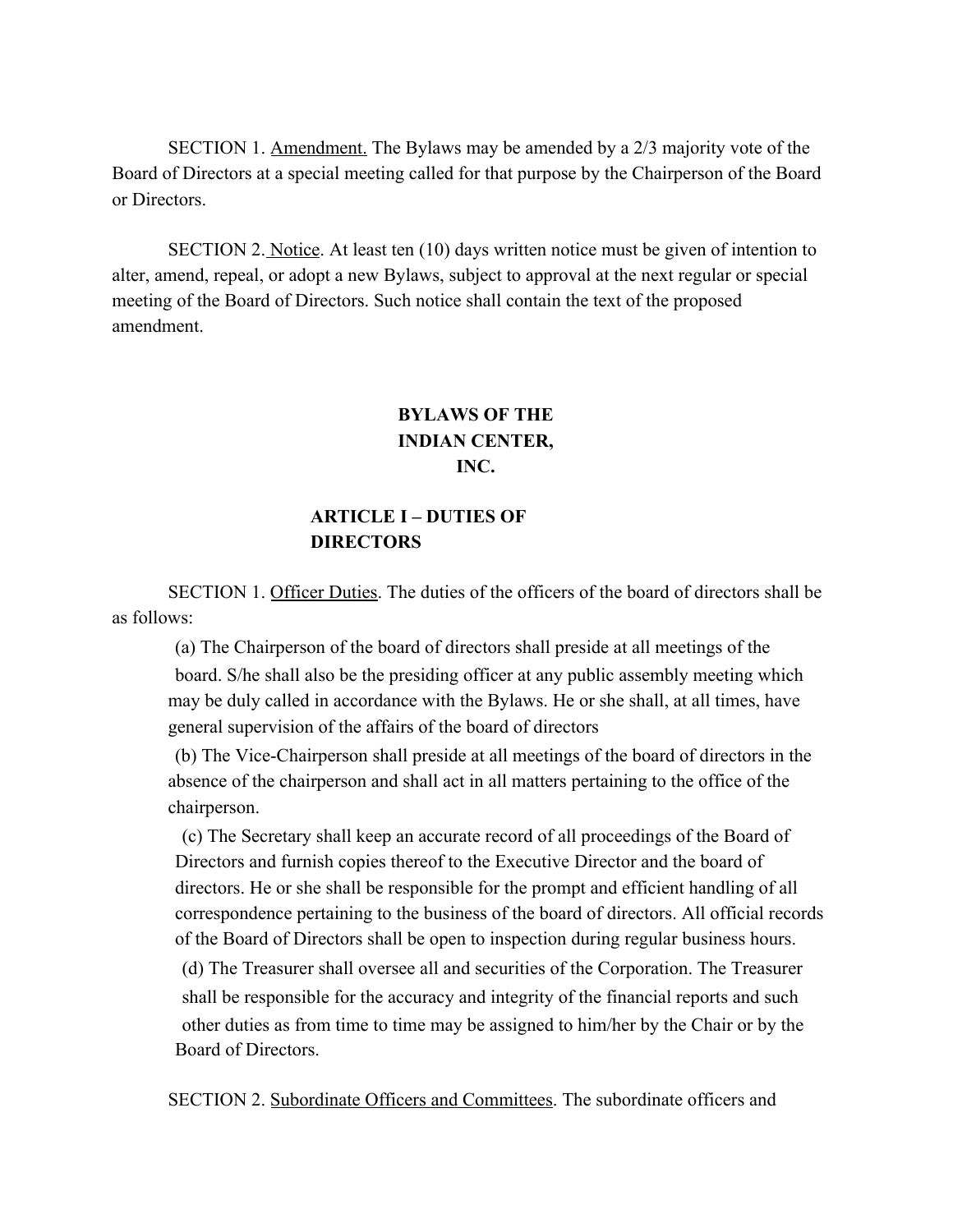committees of the board of directors shall perform such duties as the board of directors shall, by resolution from time to time provide.

SECTION 3. Compensation. The Board of Directors shall not receive salaries for their services.

# **ARTICLE II– MEETINGS OF THE BOARD OF DIRECTORS**

SECTION 1. Public Meetings. Board of directors meetings shall be open to the public with the exception of all executive sessions.

SECTION 2. Regular Meetings. Regular meetings shall be held the third Wednesday of every other month beginning July 2009.

SECTION 3. Annual Meetings. An annual meeting will be held during the month of September, unless circumstances require otherwise. Should that occur, the Board will establish a revised date no later than the next scheduled meeting. The Board shall establish the time and place for meetings during the balance of the calendar year at the annual meeting, and shall also establish the time and place of the next annual meeting.

SECTION 4. Special Meetings. Special Meetings of the Board of Directors may be called by the Chairperson, or in his/her absence, by the Vice Chairperson, and must be called by him/her upon written request of five (5) Directors.

SECTION 5. Notice. Notice of all regular and special meetings shall be mailed and/or delivered to each Director at least two (2) days prior to the meeting. The notice shall specify the time, date and location of the meeting and the items of business to be discussed. Attendance of a Director at either a regular or special meeting shall constitute a waiver of notice of such a meeting, except where a Director attends a meeting for the express purpose of objecting to the transaction of any business because the meeting is not lawfully called or convened.

SECTION 6. Actions Without a Meeting. Any authorized action required by the Board of Directors or its committees may be taken without a meeting, if so delegated by the Board of

SECTION 7. Quorum. A quorum for all meetings shall consist of fifty (50) percent of the active directors. In no event shall a quorum consist of less than one-third (1/3) of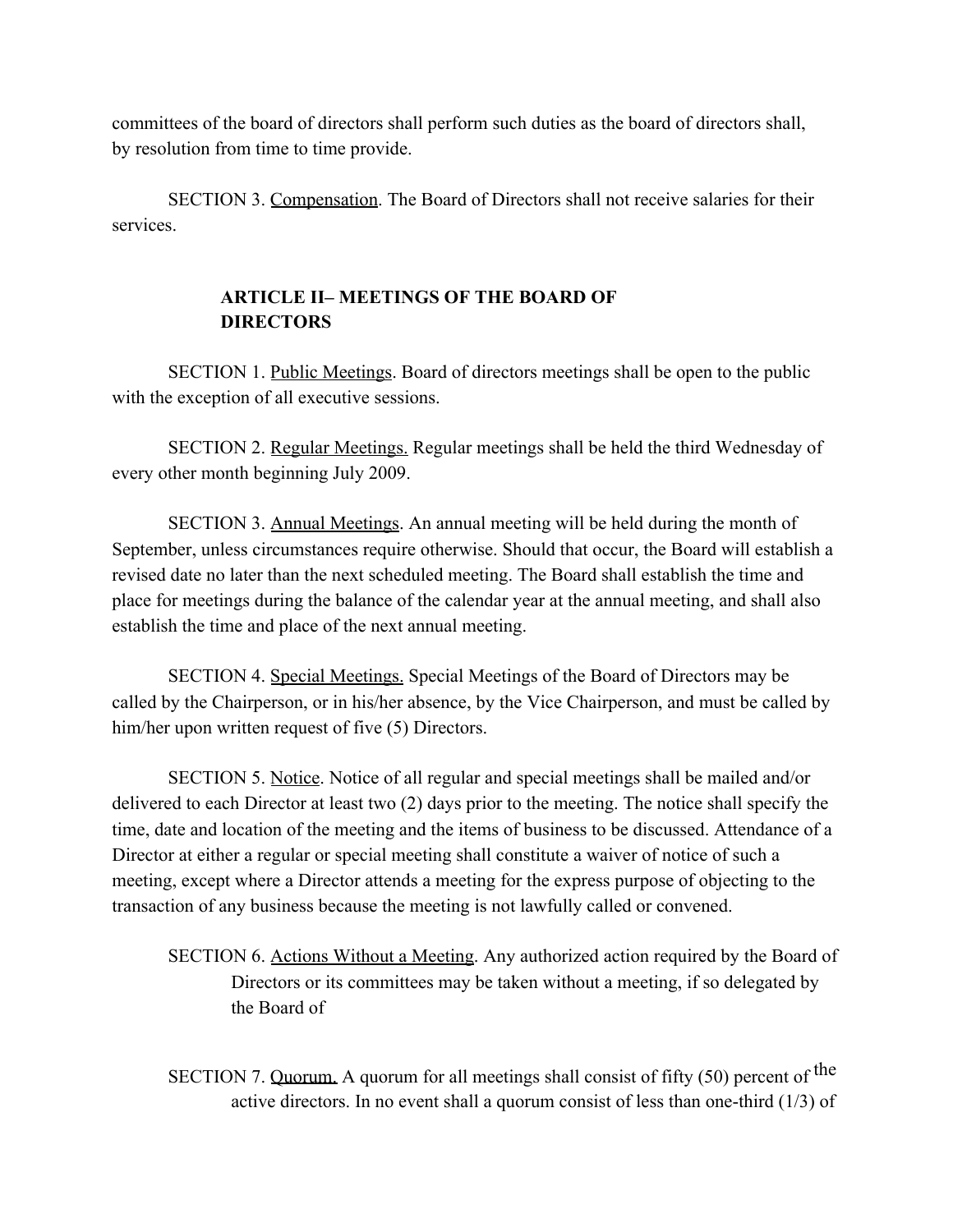the number of Directors of the corporation.

SECTION 8. Active Director Defined. The term "Active Director" shall mean any director:

(a) Not excused from attendance at Board meetings based on an authorized leave from their position as Director of the corporation.

# **ARTICLE III – VACANCIES**

SECTION 1. Vacancies. Any vacancy occurring in the Board of Directors shall be filled by the Board of Directors. A Director appointed to fill a vacancy shall serve for the unexpired term of his predecessor in office. If an appointed Director's term shall be set to expire less than six months from the start of his or her appointment, that Director shall not come due for election until the year following his or her appointment.

SECTION 2. Officer Vacancies. In the event of any vacancy in the position of a board officer, the board of directors shall appoint one of its members to perform the duties of the officer until the annual term ends.

## **ARTICLE IV – RESPONSIBILITIES**

SECTION 1. Terms. Elected Board members shall serve a term of three (3) years, to a maximum of two terms or six (6) years.

SECTION 2. Residency. Directors shall maintain residence within areas served by Indian Center programs throughout the duration of their Directorship.

SECTION 3. Familial Restrictions. No individual shall be nominated or shall serve as a Director if another member of the individual's immediate family is also a Director or paid staff member of the Indian Center, Inc. or its subsidiaries. Members of immediate family include legal or common law spouse, parents, grandparents, siblings, children, or grandchildren including "half" or "step" relationships. Any Director who finds himself/herself in such a situation has the obligation to report the situation to the Chairperson and resign from the Board or Directors. If resignation is not tendered, the Board of Directors shall remove the board member who is not in compliance with this section.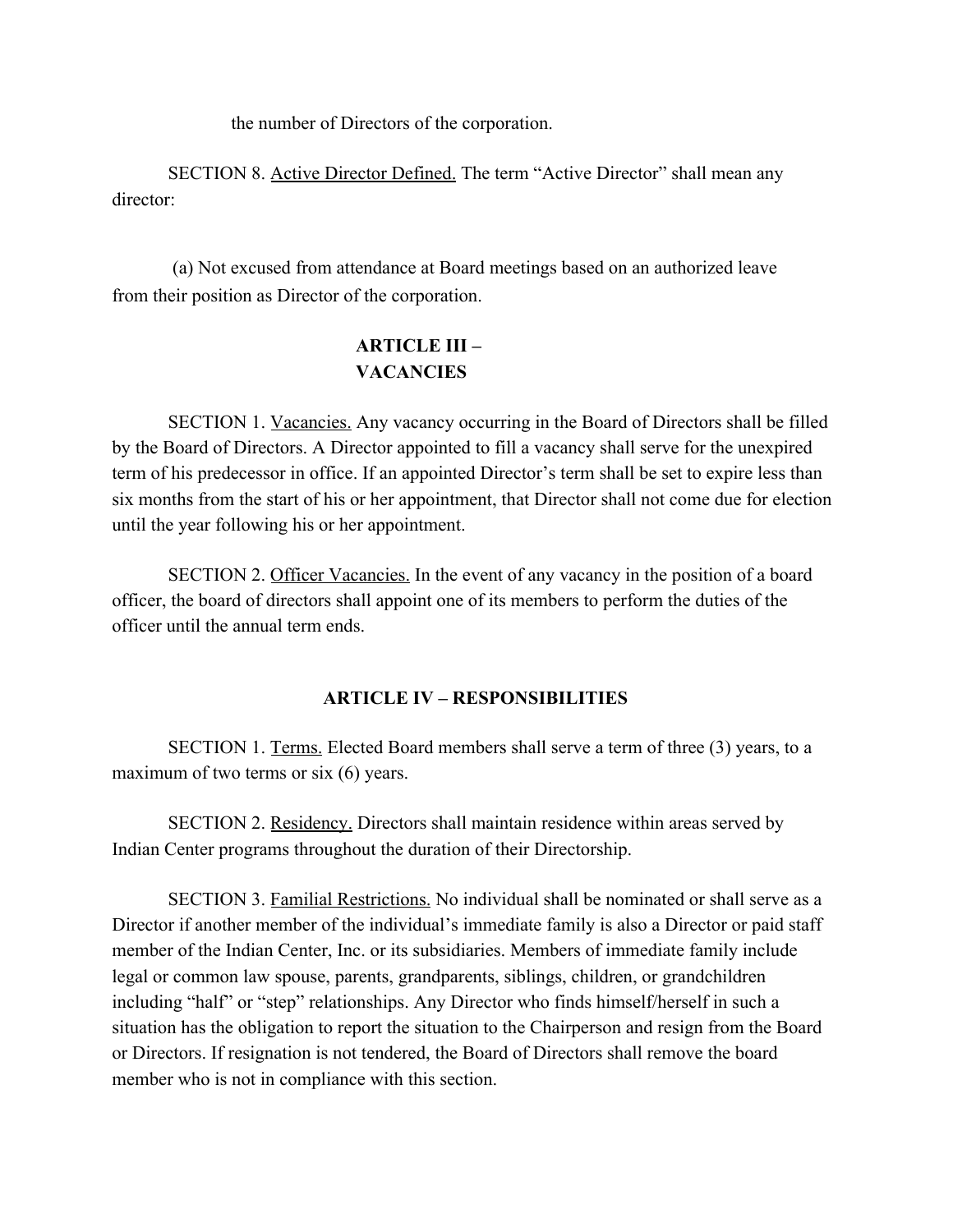SECTION 4. Employment Applications. Any Board member who applies for employment at the Indian Center, Inc. or its subsidiaries shall voluntarily excuse themselves from voting during the period of employment application.

SECTION 5. Prior Employees. Any individual nominated or considered for appointment to the Board, if prior to that time were an employee of the Indian Center, Inc. or its subsidiaries, must have terminated his/her employment with the corporation at least ninety (90) days prior to becoming a Director.

SECTION 6. Conflict of Interest. Board members will abstain from voting on issues relating to programs, services or monetary issues from which they are currently receiving services and will not serve on committees relating to programs from which they are currently receiving services. In addition Board members will abstain from voting on issues relating to community organizations of which they are current members.

# **ARTICLE V – COMMITTEES**

SECTION 1. Appointment. All committees and their chairperson (exclusive of the Executive Committee) shall be appointed by the Chairperson of the Board of Directors with the approval of the Board of Directors, and s/he shall specify duties, time of reporting and time of discharge.

SECTION 2. Executive Committee. The Executive Committee shall consist of the Chairperson, Vice Chairperson, Secretary and Treasurer of the Board of Directors.

SECTION 3. Executive Committee Responsibilities. The Executive Committee shall have and exercise the powers of the Board of Directors only to address emergencies that occur in the interim between Board meetings, or to act on issues specifically referred to it by the Board of Directors at a regular or special meeting of the Board of Directors. Actions by the Executive Committee shall be reported to the Board of Directors. The Executive Committee shall be responsible for preparing the Agenda for Board meetings.

SECTION 4. Standing Committees. There shall be four (4) standing committees of the Board, in addition to the Executive Committee, and they shall be:

> (a) Planning/Development Committee – to oversee the comprehensive strategic plan and to oversee the development of the corporation.

(b) Finance/Administration Committee – to oversee the comprehensive financial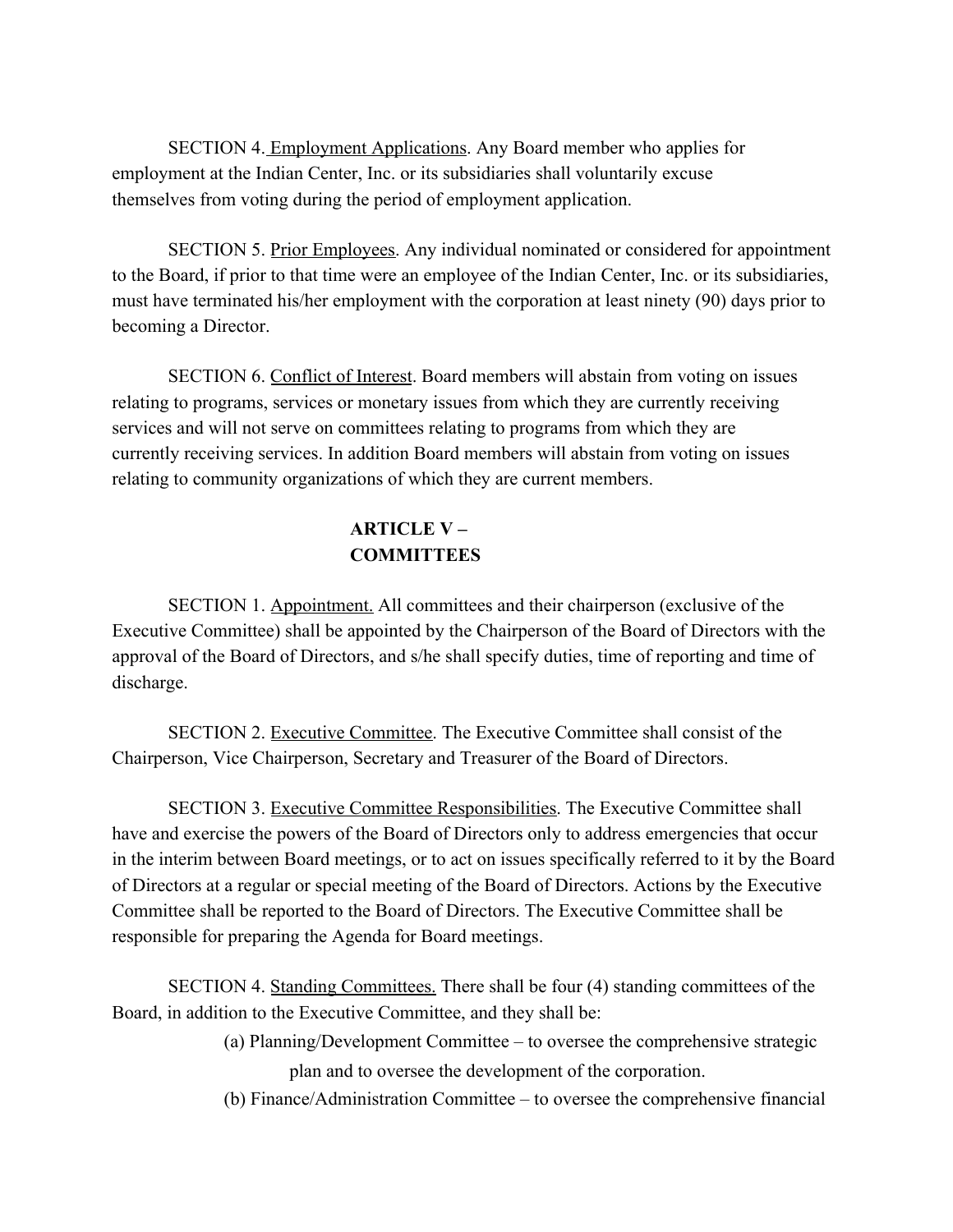strategic plan and to oversee the financial status of the corporation.

- (c) Program/Policy Committee to oversee programs and policies of the corporation and to act as a forum for grievances pursuant to the corporation's personnel policies.
- (d) Buildings and Grounds Committee to oversee the protection of the Indian Center, Inc. building and grounds.

SECTION 5. Standing Committees Responsibilities. The Standing Committees shall have and exercise the powers of the Board of Directors only to address the stated duties of such committee as outlined in Article VI, Section 4 or to act on issues specifically referred to it by the Board of Directors at a regular or special meeting of the Board of Directors. Standing Committees shall be composed of only Board Members. Actions by the Standing Committees shall be reported to the Board of Directors at each monthly scheduled meeting. The Standing Committees shall be responsible for meeting at least once between Board meetings.

SECTION 6. Ad-Hoc Committees. In addition to Standing Committees Ad-Hoc committees may be formed and they shall:

- (a) Serve at the will of the Board of Directors;
- (b) Be chaired by a Board Member;
- (c) Perform such work of the board that could not otherwise be completed by a Standing Committee;
- (d) Be comprised of Board Members as well as community members;
- (e) Be disbanded once the needed duties have been performed to the satisfaction of the Board of Directors.

SECTION 7. Ad-Hoc Committees Responsibilities. The Ad-Hoc Committees shall act on issues specifically referred to it by the Board of Directors at a regular or special meeting of the Board of Directors. Actions by the Ad-Hoc Committees shall be reported to the Board of Directors at each monthly scheduled meeting. The Ad-Hoc Committees shall be responsible for meeting at least once between Board meetings until their duties have been performed to the satisfaction of the Board of Directors.

#### **ARTICLE VI – CONTRACTS, CHECKS, DEPOSITS AND FUNDS**

SECTION 1. Corporate Authorization. The Board of Directors may authorize any officer or officers, agent or agents of the corporation, in addition to the officers so authorized by these Bylaws, to enter into any contract or execute and deliver any instrument in the name of and on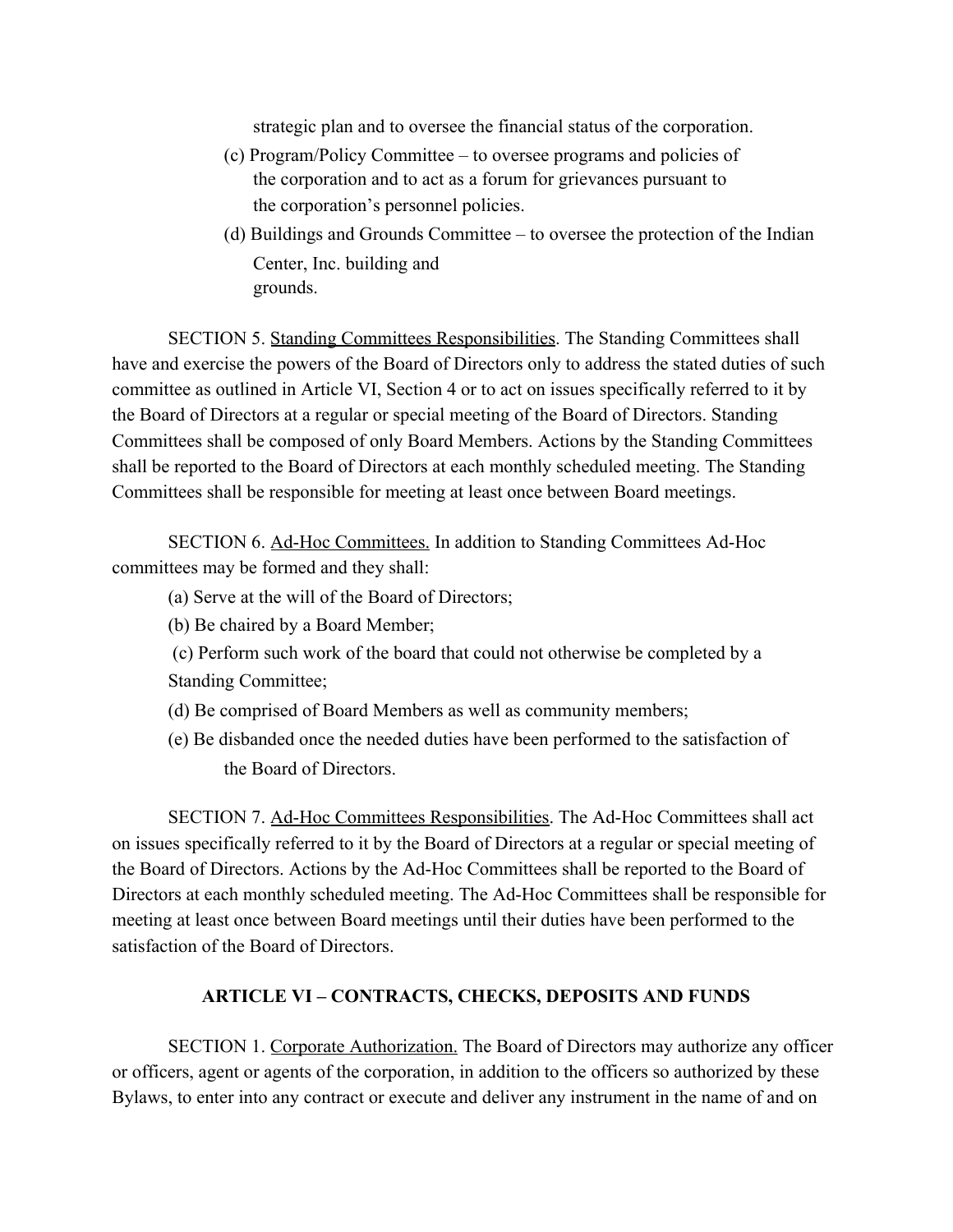behalf of the corporation, and such authority may be general or confined to specific instances.

SECTION 2. Checks, Drafts, Etc. All checks, drafts or orders for payment of money, notes or other evidence of indebtedness issued in the name of the corporation in excess of an amount determined or to be determined by the board shall be signed by any two Board Officers or a Board Officer and the Executive Director.

SECTION 3. Deposits. All funds of the corporation shall be deposited from time to time to the credit of the corporation such as banks, trust companies or other depositories as the Board of Directors may select.

SECTION 4. Contributions. The Board of Directors may accept on behalf of the corporation any contributions, gifts, bequest or devise for the general purpose or for any special purpose of the corporation.

## **ARTICLE VII – SALARIES AND EXPENDITURES OF INDIAN CENTER, INC. FUNDS**

SECTION 1. Approval of Expenditures. The expenditures of funds belonging to the Indian Center, Inc. must first be approved by a majority vote of the Board of Directors at a regular meeting.

SECTION 2. Compensation for Services Rendered. The members of the Board of Directors, officers and committees shall not be paid for services rendered.

## **ARTICLE VIII – BOOKS AND RECORDS**

SECTION 1. Records. The corporation shall keep correct and complete books and records of accounts.

SECTION 2. Minutes. The corporation shall keep minutes of the proceedings of the meetings of the Board of Directors and its committees.

## **ARTICLE IX – FISCAL YEAR**

SECTION 1. Fiscal Year. The fiscal year of the corporation shall begin on the first day of July and end on the last day of June of each year.

# **ARTICLE X – OATH**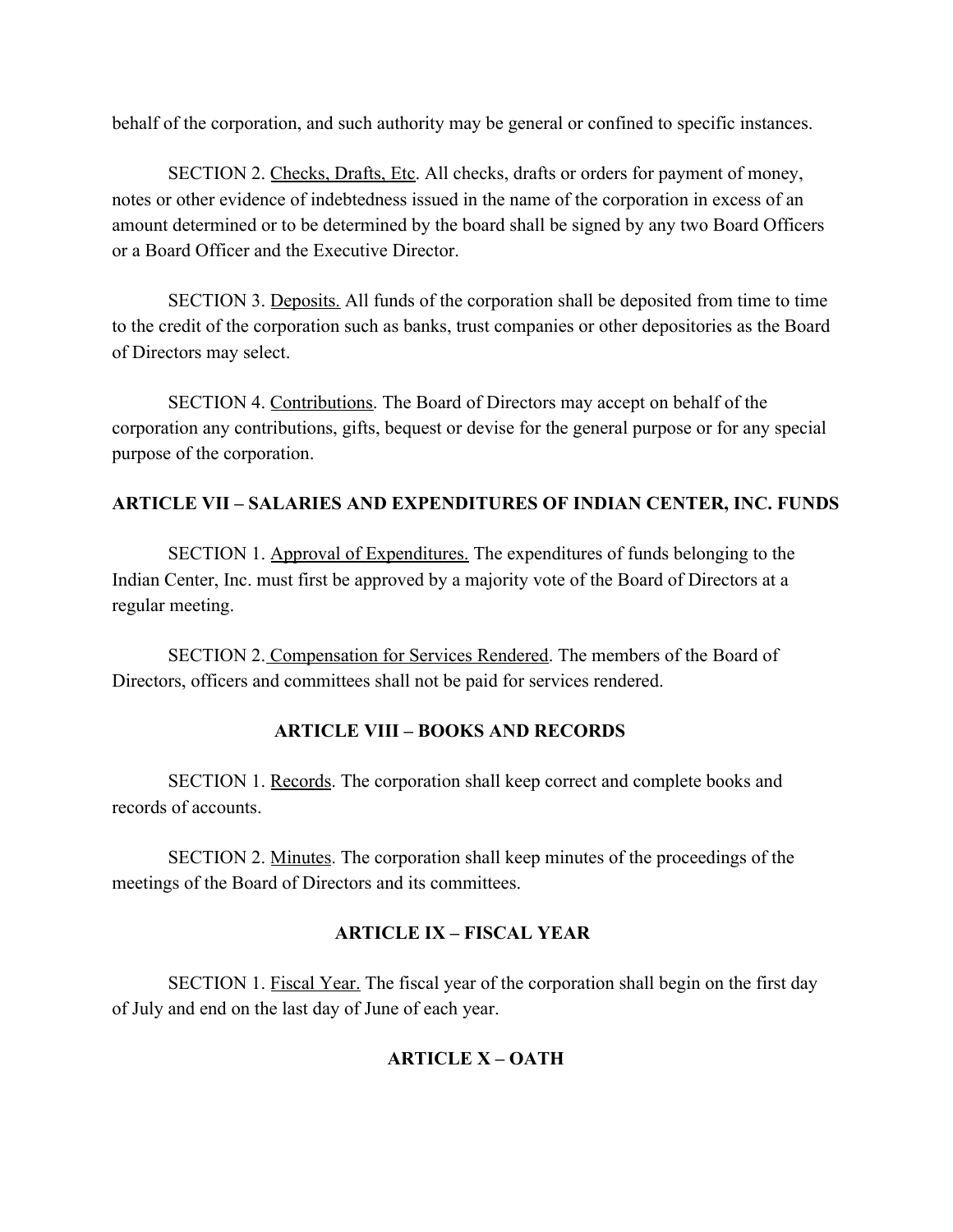SECTION 1. All Board Members when elected or appointed shall be duly installed and subscribe to an oath of office to support the Bylaws. The oath of office shall be:

*I do hereby affirm that I will uphold and support the Constitution and Bylaws of the Indian Center, Inc of Lincoln Nebraska, that I will subscribe to and will carry out the directives and guidelines as established by the Indian Center, Inc. Board of Directors, and that I will always faithfully discharge my duties as a director to the best of my ability.*

Such officers may be sworn in by any officer qualified to administer an oath. Officers qualified to administer the oath are as follows:

- (a) The Chairperson;
- (b) The Vice Chairperson;
- (c) Treasurer; and
- (d) Secretary.

## **ARTICLE XI – AMENDMENTS**

SECTION 1. Amendment. These Bylaws may be amended by a 2/3 majority vote of the Board of Directors at a special meeting called for that purpose by the Chairperson of the Board or Directors.

SECTION 2. Notice. At least ten (10) days written notice must be given of intention to alter, amend, repeal, or adopt new Bylaws, subject to approval at the next regular or special meeting of the Board of Directors. Such notice shall contain the text of the proposed amendment.

#### **ARTICLE XII – ADOPTION OF CONSTITUTION AND BYLAWS**

This Constitution and Bylaws, when ratified by a majority vote of the Active Directors at a special meeting called for that purpose by the Chairperson of the Board of Directors of the Indian Center, Inc., shall be effective from the date of approval.